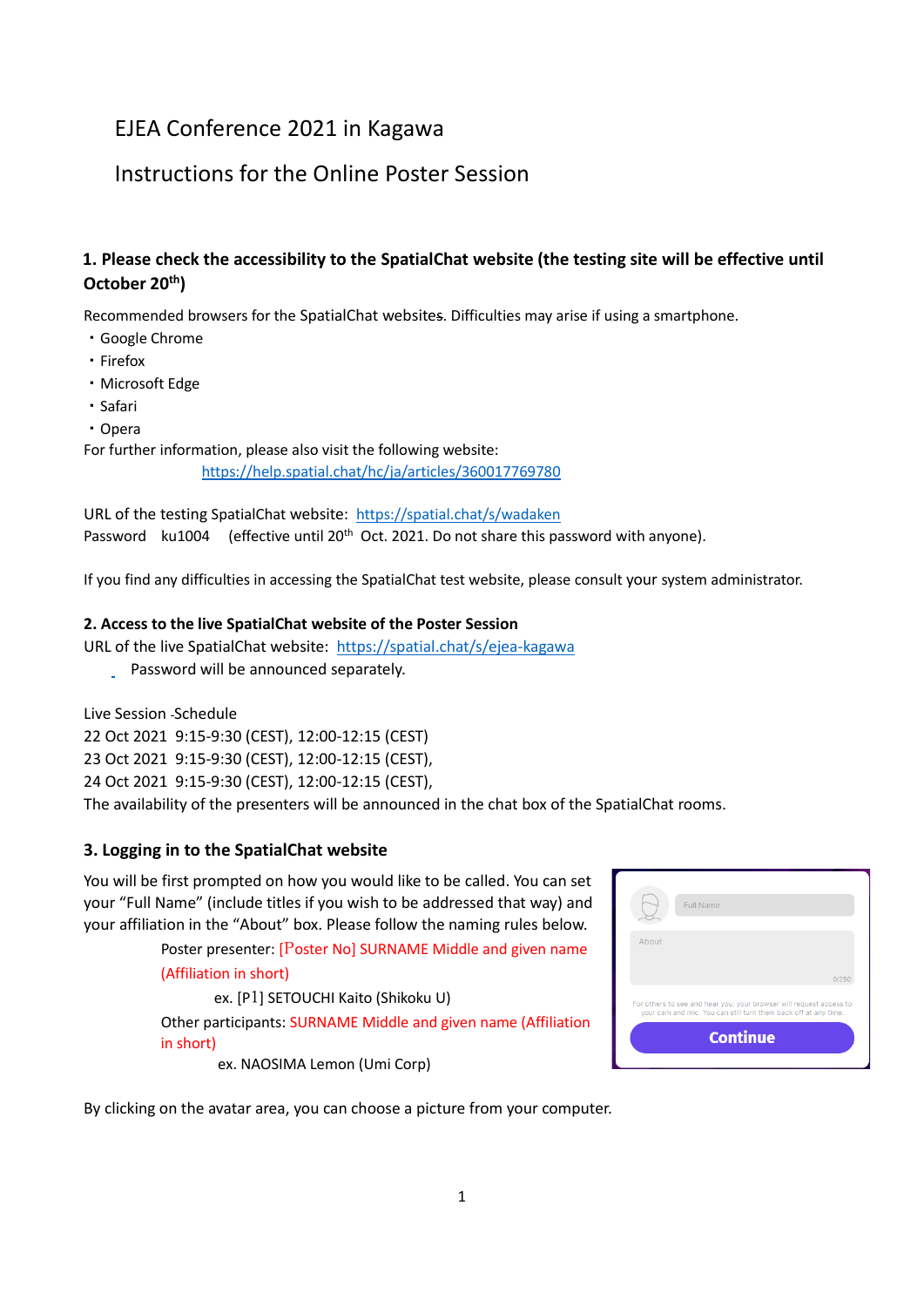The next screen prompts you about access to your microphone and webcam settings. These can also be changed when you are inside the Spatial Chat room. When settings are ready, click "Join Space". The system may ask you to enter the password.

| USB2.0 HD UVC WebCam<br>¥,                                                                                        | <b>Enter Password</b>                                     |
|-------------------------------------------------------------------------------------------------------------------|-----------------------------------------------------------|
| Microphone (Blue Snowball)<br>8 SEPTEMBERGING                                                                     | This Space is locked. Enter the password to<br>access it. |
| Default system device<br>Tost<br>By joining this space, 2 agree.<br>with the Terms of Bervion and Privacy Policy. | Password                                                  |
| <b>Join Space</b>                                                                                                 |                                                           |
| Neart Help?                                                                                                       | OK<br>CANCEL                                              |

**4. Moving around the SpatialChat space (in a room and between rooms)**

There are two ways moving around in this space: moving within a room and moving between rooms. To move within a room, click on your circle in the space and drag it to a new space. Please do not place your avatar on the poster images.

To zoom in and out, you can use the scroll wheel on your mouse to instantly change the

zoom level. If you are not using a mouse, you can manually change your zoom level by clicking on the zoom bar in the lower right-hand corner.

There will be multiple rooms at the conference for those presenting posters. To move between rooms, click on the room name in the list on the right-hand side. If you do not see a list of rooms, click on the person icon in the top right corner of your screen.

### **5. Talking to others using the platform**

Much like spaces in real life, you hear people who are closest to you and as you move further from them, you hear them less until you are out of earshot. SpatialChat replicates this as you move your circle closer and further away from others.

### **6. Using the chat feature**

Please use the chat function by clicking the message icon at the bottom tools panel. You can also use emojis. The messages in the chat panel on the right will remain throughout the session.

### **7. Leaving the room**

When leaving the room, be sure to press the leave space button  $\Phi$  at the top right before closing the window.

### **Appendix I. What to do when a problem occurs**

Please close the window of the browser and re-access the SpatialChat website. If it does not work, please restart your PC or directly contact the webmaster.



Free